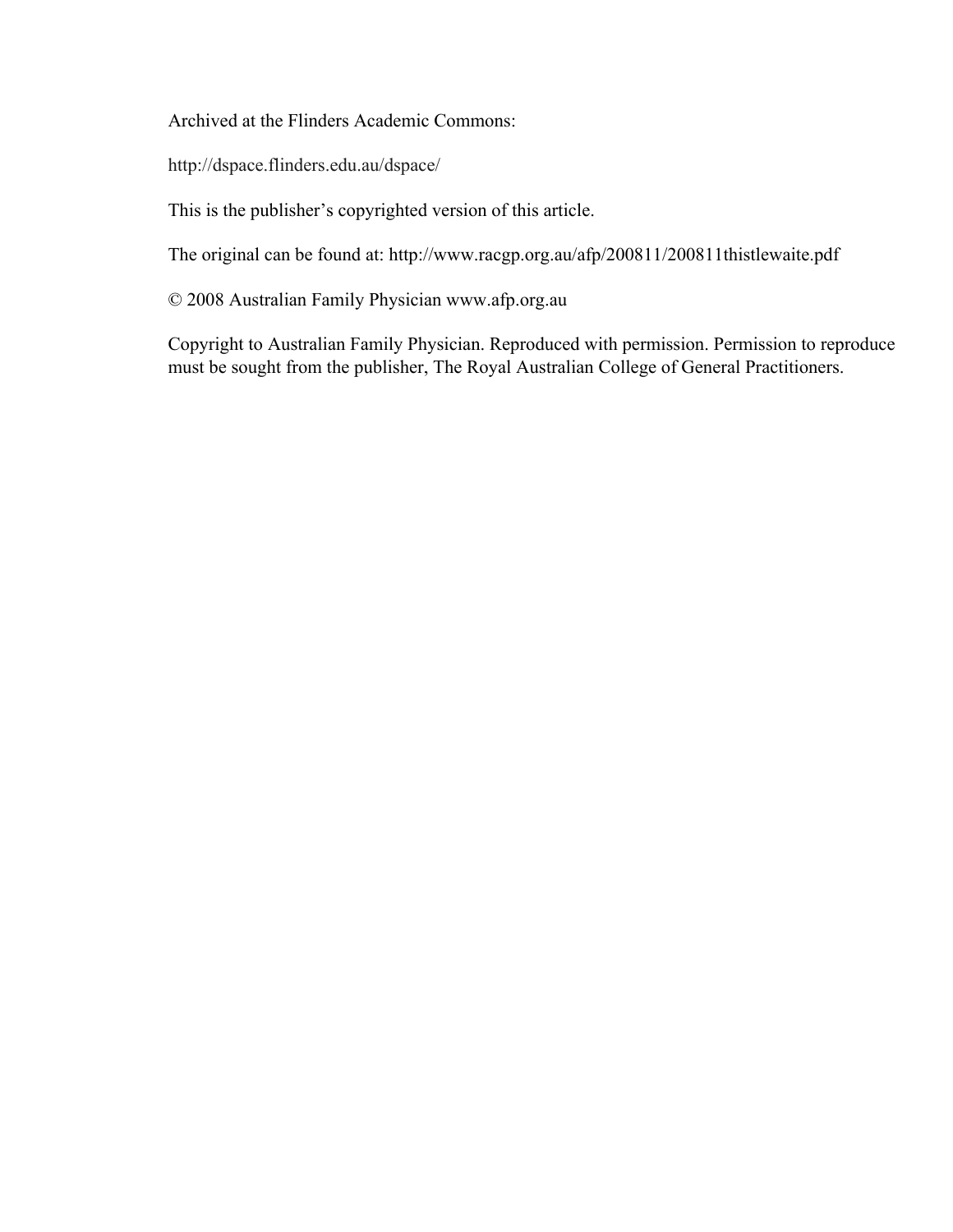#### **Jill Thistlethwaite**

MBBS, PhD, MMEd, FRCGP, FRACGP, is Associate Professor, Office of Postgraduate Medical Education, University of Sydney, New South Wales. jthistle@med.usyd.edu.au

#### **Michael R Kidd**

MBBS, MD, FRACGP, is Professor and Head, Discipline of General Practice, University of Sydney, New South Wales.

## **Stephen Leeder**

MD, FRACP, FRACGP, is Professor of Public Health and Community Medicine, Menzies Centre for Health Policy, University of Sydney, New South Wales.

# **Enhancing the choice of general practice as a career**

#### **Background**

The shortage of general practitioners in Australia is likely to continue unless more doctors choose general practice as a career. The aim of this qualitative research was to explore the factors that influence students' and junior doctors' career choice, particularly in respect to choosing general practice.

## **Methods**

Medical students, junior doctors, general practice registrars and GPs were recruited and interviewed. The interviews were semistructured, transcribed and analysed by theme.

#### **Results**

Themes from the 38 interviews included the experience of general practice during training, the impact of the postgraduate general practice placements program, and factors that make general practice attractive or unattractive as a career choice.

#### **Discussion**

There are a number of factors that contribute to medical students' and junior doctors' career choice. Attention needs to be paid to the quality of the general practice learning experience and general practice posts in the early postgraduate years, and the attractions of general practice should be promoted.

**There is likely to be a shortage of general practitioners in Australia well beyond 2012,1 when recent increases in medical student numbers will lead to an increase in the number of qualified doctors. However, the shortage will only be alleviated if a high proportion of these doctors choose to enter general practice. This is even more imperative as GPs increasingly choose to work fewer hours.2 Additionally, the number of vacancies in rural and remote areas will not be filled by the current number of newcomers to the general practice workforce.3**

The wide variation in the number of graduates from different medical schools choosing to enter general practice training suggests that undergraduate experience affects career choice.<sup>4</sup> This article explores the factors that influence students and junior doctors to choose or reject a general practice career, and is the qualitative component of a literature synthesis on workforce choice among health professionals.<sup>5</sup>

# **Methods**

This qualitative study was developed to explore whether the findings of the literature review mirrored the opinions of current students and doctors in respect to factors affecting their choice of a career in general practice; therefore, a large sample was not sought, and interviews were restricted to 13 medical students (three male), five junior doctors (two male), five general practice registrars (three male) and 15 GPs (eight male). Three of the junior doctors had undertaken a Prevocational General Practice Placement Program (PGPPP) term.

The interviewees were recruited through:

- FridayFax (the weekly bulletin of The Royal Australian College of General Practitioners)
- the University of Sydney medical student electronic notice board
- emails to GPs with University of Sydney medical students in their practices
- a medical educator contact at James Cook University Medical School who sought volunteers from medical students and junior doctors at Mackay Base Hospital (Queensland)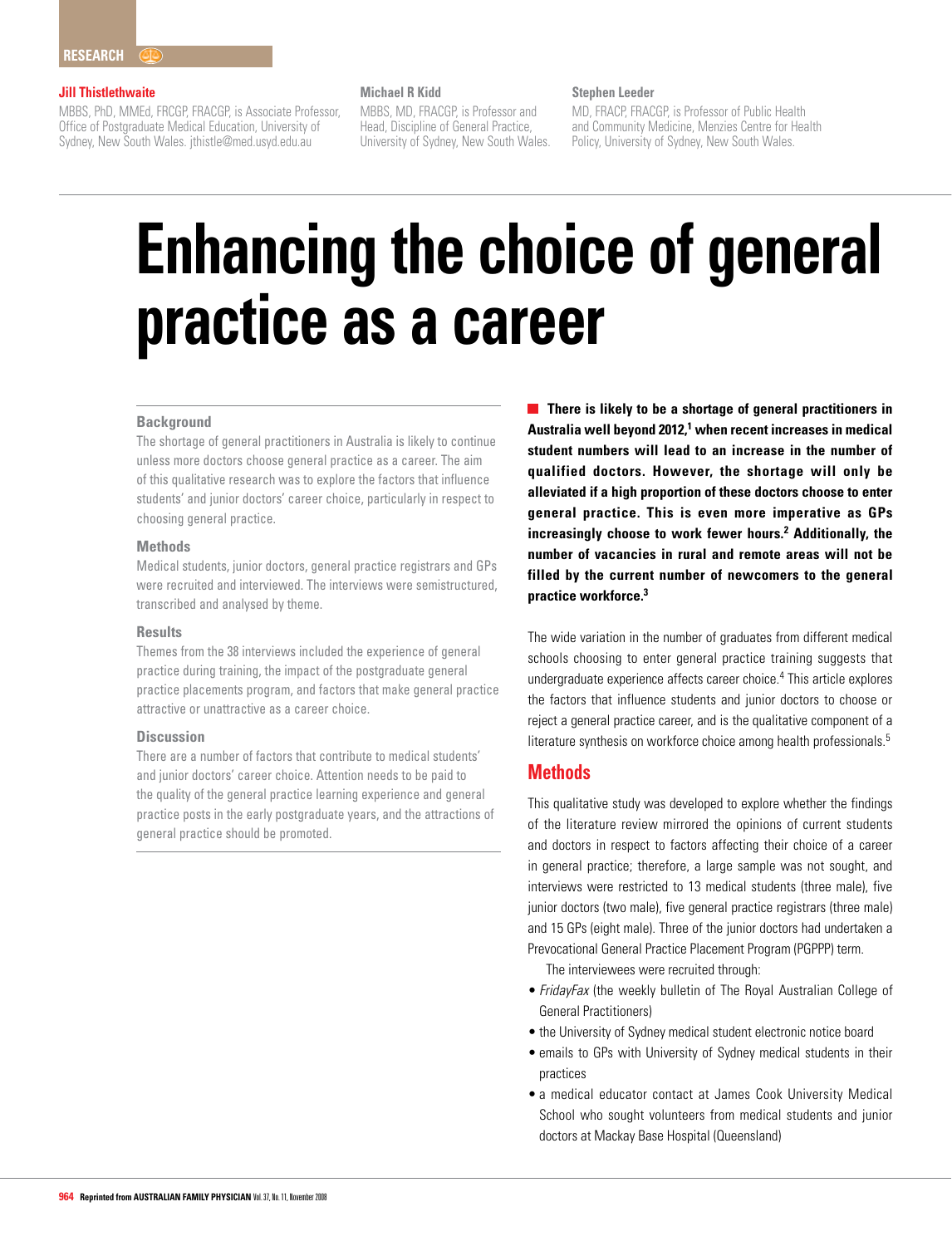#### **Tim Shaw**

PhD, is Associate Professor, Office of Postgraduate Medical Education, University of Sydney, New South Wales.

#### **Kate Corcoran**

BSc, MPH, is a project officer in professional health education and research, University of Sydney, New South Wales.

• a regional training provider medical educator to recruit PGPPP doctors.

The semistructured phone interviews were audiotaped and transcribed, and the questions were based on the literature findings<sup>5</sup> to explore their correlation with the views of a sample of Australian students and doctors.

 Questions explored factors relating to career choice in general, and general practice in particular, including positive and negative influences on choice. The questions were not piloted but were adapted and refined in each interview depending on the answers and experience of the interviewee.

## **Results**

Themes and subcodes which emerged from the interviews are shown in Table 1.

#### **Factors affecting career choice – role models**

Role models encountered during medical school and postqualification are important influences on career choice. This has important implications.

'I think the biggest influence is seeing good role models'. (Medical student 1)

#### **General practice exposure**

Recent graduates and medical students have more exposure to general practice than doctors who graduated more than 5 years ago; some students felt that quality rather than quantity of exposure to general practice was important.

'I actually think my medical school has super saturated me with general practice, probably if I had less exposure and better quality exposure I'd feel more open to the idea of general practice'. (Junior doctor 3)

The interviewees also stressed the importance of early exposure to general practice. While current medical students believe they have plenty of general practice experience, they want this experience to involve hands-on practice rather than observation. General practitioners should also have a high profile in medical school and be involved in teaching throughout the course.

'But whereas you've never seen general practice and how they actually operate...so I think people... are interested in other specialties because of exposure to them, whereas we're not exposed to general practice so if we were maybe earlier on in the course it might be more attractive'. (Medical student 5)

There are often negative views of general practice expressed during hospital terms by hospital doctors, though not necessarily with specific reasons.

'I guess during my resident years I was steered away from really entering a career in general practice because general practice was somehow seen as... an inferior type of choice'. (Registrar 1)

'I feel like they don't get a lot of respect from the rest of the medical profession especially from what I've seen in my clinical exposure in hospitals, certainly a lot of specialists don't have a lot of time for GPs'. (Medical student 7)

Exposure to quality general practice experiences should give students realistic expectations of the job. Conversely, a poorly rated general practice attachment is harmful to a student's perception, particularly if the GP shows signs of burnout.

'I think overall... when I started med I wasn't thinking that seriously about general practice, I was probably just thinking more of the glory... but my exposure to it has probably made it seem like a much more positive career choice with flexibility and variety and the chance to actually make a real difference to people'. (Medical student) 7

The PGPPP gives postgraduate year 1 and 2 doctors opportunities to work in general practice for 3–4 months. The emerging evidence of the PGPPP's effect on career choice was confirmed by those interviewees who had been through the program.

'I wasn't very seriously considering general practice as a long term career but once I did it as an intern kind of it moved up my list of preferences if that makes sense'. (Junior doctor 4)

'Well I think that for the ones that have come through the program so far there's been a definite shift toward choosing general practice as a career'. (GP 12)

#### **The attractions of general practice as a career**

Reasons given for considering choosing general practice included continuity of care, the range of patients and conditions, stimulating patient-doctor interactions, the skill mix (including procedural work), the ability to practise holistic care, lifestyle, and autonomy. Flexible working hours and career path are also important.

'It appeals mainly because of lifestyle issues, because I want to have a family'. (Medical student 3)

'If you are in an appropriate environment you're able to be reasonably procedural as well... which appeals to me, I'm a kind of hands-on person'. (Medical student 8)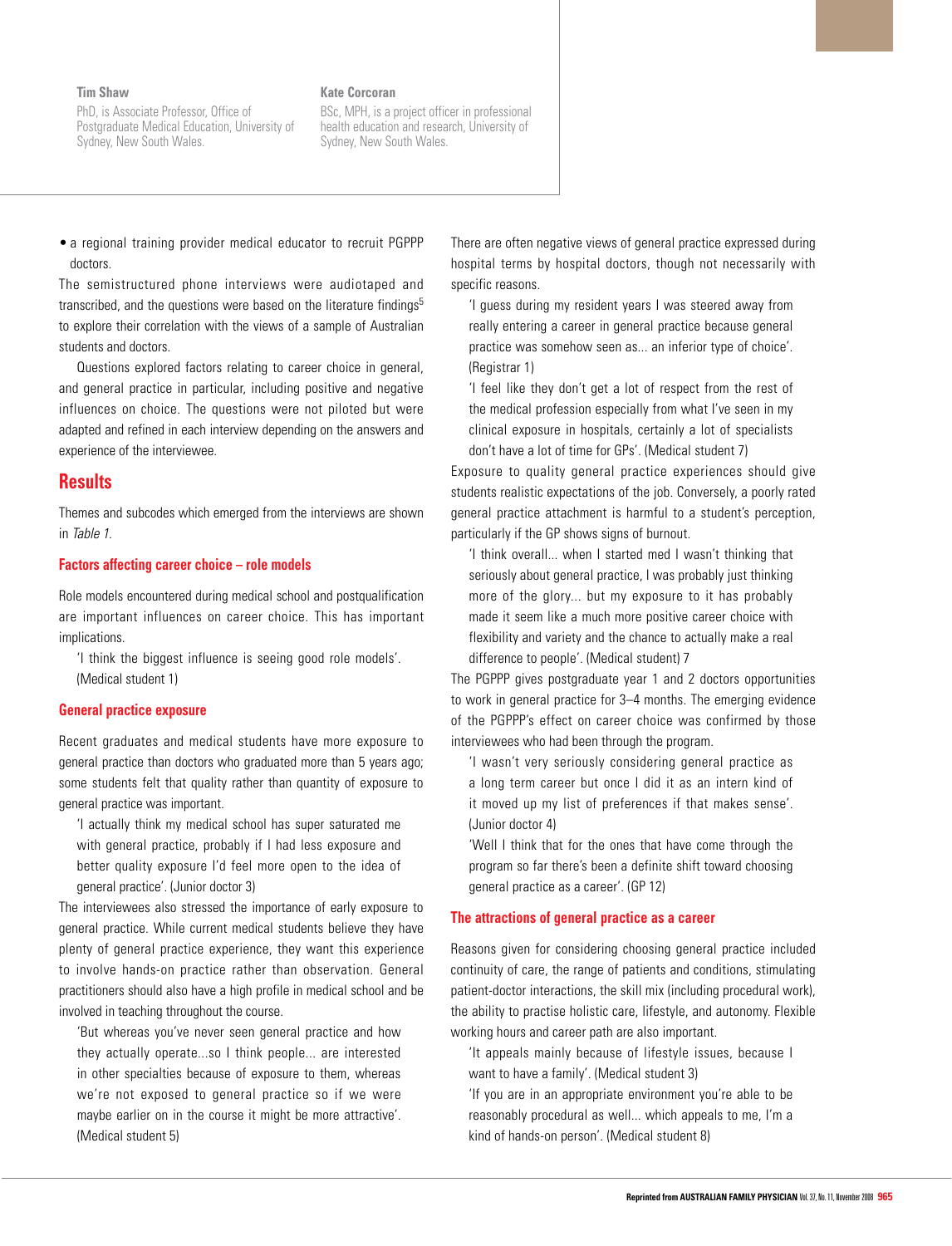## Table 1. Themes identified

| Factors affecting career choice in general (medical students<br>Medical education still mainly hospital based<br>and junior doctors only)<br>General practice seen as inferior choice during education<br>Role models<br>Comparison of general practice with hospital<br>General practice exposure at medical school and for junior<br>doctors<br>Effect of general practice attachments<br>Generalist versus specialist<br>Having general practice exposure earlier during training<br>More stimulating than expected<br>Needs hands-on experience not just observation<br>Perceptions of general practice while a student<br>Sell general practice as a great job<br>Prevocational General Practice Placements Program<br>Continuity of care<br>The attractions of general practice as a career<br>Flexibility and hours<br>Lifestyle<br>Stimulating and lots of variety<br>Working with people<br>Autonomy<br>Prestige<br>Skill mix<br>Social status<br>Holistic care<br>Increase flexibility<br>Making general practice more attractive as a career option<br>Reduce government interference<br>Better communication between GPs<br>Pay<br>Portray as enjoyable career<br>Doing procedures<br>Enhanced recognition of GPs<br>More support<br>Less time pressure<br>Students to gain better understanding of role<br>Increase availability of part time training<br>What makes general practice unattractive?<br>Lack of support<br>Not intellectually challenging<br>Lack of time with patients<br>Negative media coverage<br>Lack of prestige<br>Enjoyable to have students in practice<br>General practice teaching<br>General practitioners not trained to teach<br>Remuneration factors<br>Increases status<br>Teamwork and effects on choice<br>Attractions of interprofessional teams<br>Lack of training in teamwork<br>Team as support<br>Teamwork important<br>Effects of rural attachments<br>Compulsory rural term<br>Reasons for being rural GP<br>Hard work | <b>Theme family</b> | <b>Subcode</b> |
|------------------------------------------------------------------------------------------------------------------------------------------------------------------------------------------------------------------------------------------------------------------------------------------------------------------------------------------------------------------------------------------------------------------------------------------------------------------------------------------------------------------------------------------------------------------------------------------------------------------------------------------------------------------------------------------------------------------------------------------------------------------------------------------------------------------------------------------------------------------------------------------------------------------------------------------------------------------------------------------------------------------------------------------------------------------------------------------------------------------------------------------------------------------------------------------------------------------------------------------------------------------------------------------------------------------------------------------------------------------------------------------------------------------------------------------------------------------------------------------------------------------------------------------------------------------------------------------------------------------------------------------------------------------------------------------------------------------------------------------------------------------------------------------------------------------------------------------------------------------------------------------------------------------------------------------------------------------------------|---------------------|----------------|
|                                                                                                                                                                                                                                                                                                                                                                                                                                                                                                                                                                                                                                                                                                                                                                                                                                                                                                                                                                                                                                                                                                                                                                                                                                                                                                                                                                                                                                                                                                                                                                                                                                                                                                                                                                                                                                                                                                                                                                              |                     |                |
|                                                                                                                                                                                                                                                                                                                                                                                                                                                                                                                                                                                                                                                                                                                                                                                                                                                                                                                                                                                                                                                                                                                                                                                                                                                                                                                                                                                                                                                                                                                                                                                                                                                                                                                                                                                                                                                                                                                                                                              |                     |                |
|                                                                                                                                                                                                                                                                                                                                                                                                                                                                                                                                                                                                                                                                                                                                                                                                                                                                                                                                                                                                                                                                                                                                                                                                                                                                                                                                                                                                                                                                                                                                                                                                                                                                                                                                                                                                                                                                                                                                                                              |                     |                |
|                                                                                                                                                                                                                                                                                                                                                                                                                                                                                                                                                                                                                                                                                                                                                                                                                                                                                                                                                                                                                                                                                                                                                                                                                                                                                                                                                                                                                                                                                                                                                                                                                                                                                                                                                                                                                                                                                                                                                                              |                     |                |
|                                                                                                                                                                                                                                                                                                                                                                                                                                                                                                                                                                                                                                                                                                                                                                                                                                                                                                                                                                                                                                                                                                                                                                                                                                                                                                                                                                                                                                                                                                                                                                                                                                                                                                                                                                                                                                                                                                                                                                              |                     |                |
|                                                                                                                                                                                                                                                                                                                                                                                                                                                                                                                                                                                                                                                                                                                                                                                                                                                                                                                                                                                                                                                                                                                                                                                                                                                                                                                                                                                                                                                                                                                                                                                                                                                                                                                                                                                                                                                                                                                                                                              |                     |                |
|                                                                                                                                                                                                                                                                                                                                                                                                                                                                                                                                                                                                                                                                                                                                                                                                                                                                                                                                                                                                                                                                                                                                                                                                                                                                                                                                                                                                                                                                                                                                                                                                                                                                                                                                                                                                                                                                                                                                                                              |                     |                |
|                                                                                                                                                                                                                                                                                                                                                                                                                                                                                                                                                                                                                                                                                                                                                                                                                                                                                                                                                                                                                                                                                                                                                                                                                                                                                                                                                                                                                                                                                                                                                                                                                                                                                                                                                                                                                                                                                                                                                                              |                     |                |
|                                                                                                                                                                                                                                                                                                                                                                                                                                                                                                                                                                                                                                                                                                                                                                                                                                                                                                                                                                                                                                                                                                                                                                                                                                                                                                                                                                                                                                                                                                                                                                                                                                                                                                                                                                                                                                                                                                                                                                              |                     |                |
|                                                                                                                                                                                                                                                                                                                                                                                                                                                                                                                                                                                                                                                                                                                                                                                                                                                                                                                                                                                                                                                                                                                                                                                                                                                                                                                                                                                                                                                                                                                                                                                                                                                                                                                                                                                                                                                                                                                                                                              |                     |                |
|                                                                                                                                                                                                                                                                                                                                                                                                                                                                                                                                                                                                                                                                                                                                                                                                                                                                                                                                                                                                                                                                                                                                                                                                                                                                                                                                                                                                                                                                                                                                                                                                                                                                                                                                                                                                                                                                                                                                                                              |                     |                |
|                                                                                                                                                                                                                                                                                                                                                                                                                                                                                                                                                                                                                                                                                                                                                                                                                                                                                                                                                                                                                                                                                                                                                                                                                                                                                                                                                                                                                                                                                                                                                                                                                                                                                                                                                                                                                                                                                                                                                                              |                     |                |
|                                                                                                                                                                                                                                                                                                                                                                                                                                                                                                                                                                                                                                                                                                                                                                                                                                                                                                                                                                                                                                                                                                                                                                                                                                                                                                                                                                                                                                                                                                                                                                                                                                                                                                                                                                                                                                                                                                                                                                              |                     |                |
|                                                                                                                                                                                                                                                                                                                                                                                                                                                                                                                                                                                                                                                                                                                                                                                                                                                                                                                                                                                                                                                                                                                                                                                                                                                                                                                                                                                                                                                                                                                                                                                                                                                                                                                                                                                                                                                                                                                                                                              |                     |                |
|                                                                                                                                                                                                                                                                                                                                                                                                                                                                                                                                                                                                                                                                                                                                                                                                                                                                                                                                                                                                                                                                                                                                                                                                                                                                                                                                                                                                                                                                                                                                                                                                                                                                                                                                                                                                                                                                                                                                                                              |                     |                |
|                                                                                                                                                                                                                                                                                                                                                                                                                                                                                                                                                                                                                                                                                                                                                                                                                                                                                                                                                                                                                                                                                                                                                                                                                                                                                                                                                                                                                                                                                                                                                                                                                                                                                                                                                                                                                                                                                                                                                                              |                     |                |
|                                                                                                                                                                                                                                                                                                                                                                                                                                                                                                                                                                                                                                                                                                                                                                                                                                                                                                                                                                                                                                                                                                                                                                                                                                                                                                                                                                                                                                                                                                                                                                                                                                                                                                                                                                                                                                                                                                                                                                              |                     |                |
|                                                                                                                                                                                                                                                                                                                                                                                                                                                                                                                                                                                                                                                                                                                                                                                                                                                                                                                                                                                                                                                                                                                                                                                                                                                                                                                                                                                                                                                                                                                                                                                                                                                                                                                                                                                                                                                                                                                                                                              |                     |                |
|                                                                                                                                                                                                                                                                                                                                                                                                                                                                                                                                                                                                                                                                                                                                                                                                                                                                                                                                                                                                                                                                                                                                                                                                                                                                                                                                                                                                                                                                                                                                                                                                                                                                                                                                                                                                                                                                                                                                                                              |                     |                |
|                                                                                                                                                                                                                                                                                                                                                                                                                                                                                                                                                                                                                                                                                                                                                                                                                                                                                                                                                                                                                                                                                                                                                                                                                                                                                                                                                                                                                                                                                                                                                                                                                                                                                                                                                                                                                                                                                                                                                                              |                     |                |
|                                                                                                                                                                                                                                                                                                                                                                                                                                                                                                                                                                                                                                                                                                                                                                                                                                                                                                                                                                                                                                                                                                                                                                                                                                                                                                                                                                                                                                                                                                                                                                                                                                                                                                                                                                                                                                                                                                                                                                              |                     |                |
|                                                                                                                                                                                                                                                                                                                                                                                                                                                                                                                                                                                                                                                                                                                                                                                                                                                                                                                                                                                                                                                                                                                                                                                                                                                                                                                                                                                                                                                                                                                                                                                                                                                                                                                                                                                                                                                                                                                                                                              |                     |                |
|                                                                                                                                                                                                                                                                                                                                                                                                                                                                                                                                                                                                                                                                                                                                                                                                                                                                                                                                                                                                                                                                                                                                                                                                                                                                                                                                                                                                                                                                                                                                                                                                                                                                                                                                                                                                                                                                                                                                                                              |                     |                |
|                                                                                                                                                                                                                                                                                                                                                                                                                                                                                                                                                                                                                                                                                                                                                                                                                                                                                                                                                                                                                                                                                                                                                                                                                                                                                                                                                                                                                                                                                                                                                                                                                                                                                                                                                                                                                                                                                                                                                                              |                     |                |
|                                                                                                                                                                                                                                                                                                                                                                                                                                                                                                                                                                                                                                                                                                                                                                                                                                                                                                                                                                                                                                                                                                                                                                                                                                                                                                                                                                                                                                                                                                                                                                                                                                                                                                                                                                                                                                                                                                                                                                              |                     |                |
|                                                                                                                                                                                                                                                                                                                                                                                                                                                                                                                                                                                                                                                                                                                                                                                                                                                                                                                                                                                                                                                                                                                                                                                                                                                                                                                                                                                                                                                                                                                                                                                                                                                                                                                                                                                                                                                                                                                                                                              |                     |                |
|                                                                                                                                                                                                                                                                                                                                                                                                                                                                                                                                                                                                                                                                                                                                                                                                                                                                                                                                                                                                                                                                                                                                                                                                                                                                                                                                                                                                                                                                                                                                                                                                                                                                                                                                                                                                                                                                                                                                                                              |                     |                |
|                                                                                                                                                                                                                                                                                                                                                                                                                                                                                                                                                                                                                                                                                                                                                                                                                                                                                                                                                                                                                                                                                                                                                                                                                                                                                                                                                                                                                                                                                                                                                                                                                                                                                                                                                                                                                                                                                                                                                                              |                     |                |
|                                                                                                                                                                                                                                                                                                                                                                                                                                                                                                                                                                                                                                                                                                                                                                                                                                                                                                                                                                                                                                                                                                                                                                                                                                                                                                                                                                                                                                                                                                                                                                                                                                                                                                                                                                                                                                                                                                                                                                              |                     |                |
|                                                                                                                                                                                                                                                                                                                                                                                                                                                                                                                                                                                                                                                                                                                                                                                                                                                                                                                                                                                                                                                                                                                                                                                                                                                                                                                                                                                                                                                                                                                                                                                                                                                                                                                                                                                                                                                                                                                                                                              |                     |                |
|                                                                                                                                                                                                                                                                                                                                                                                                                                                                                                                                                                                                                                                                                                                                                                                                                                                                                                                                                                                                                                                                                                                                                                                                                                                                                                                                                                                                                                                                                                                                                                                                                                                                                                                                                                                                                                                                                                                                                                              |                     |                |
|                                                                                                                                                                                                                                                                                                                                                                                                                                                                                                                                                                                                                                                                                                                                                                                                                                                                                                                                                                                                                                                                                                                                                                                                                                                                                                                                                                                                                                                                                                                                                                                                                                                                                                                                                                                                                                                                                                                                                                              |                     |                |
|                                                                                                                                                                                                                                                                                                                                                                                                                                                                                                                                                                                                                                                                                                                                                                                                                                                                                                                                                                                                                                                                                                                                                                                                                                                                                                                                                                                                                                                                                                                                                                                                                                                                                                                                                                                                                                                                                                                                                                              |                     |                |
|                                                                                                                                                                                                                                                                                                                                                                                                                                                                                                                                                                                                                                                                                                                                                                                                                                                                                                                                                                                                                                                                                                                                                                                                                                                                                                                                                                                                                                                                                                                                                                                                                                                                                                                                                                                                                                                                                                                                                                              |                     |                |
|                                                                                                                                                                                                                                                                                                                                                                                                                                                                                                                                                                                                                                                                                                                                                                                                                                                                                                                                                                                                                                                                                                                                                                                                                                                                                                                                                                                                                                                                                                                                                                                                                                                                                                                                                                                                                                                                                                                                                                              |                     |                |
|                                                                                                                                                                                                                                                                                                                                                                                                                                                                                                                                                                                                                                                                                                                                                                                                                                                                                                                                                                                                                                                                                                                                                                                                                                                                                                                                                                                                                                                                                                                                                                                                                                                                                                                                                                                                                                                                                                                                                                              |                     |                |
|                                                                                                                                                                                                                                                                                                                                                                                                                                                                                                                                                                                                                                                                                                                                                                                                                                                                                                                                                                                                                                                                                                                                                                                                                                                                                                                                                                                                                                                                                                                                                                                                                                                                                                                                                                                                                                                                                                                                                                              |                     |                |
|                                                                                                                                                                                                                                                                                                                                                                                                                                                                                                                                                                                                                                                                                                                                                                                                                                                                                                                                                                                                                                                                                                                                                                                                                                                                                                                                                                                                                                                                                                                                                                                                                                                                                                                                                                                                                                                                                                                                                                              |                     |                |
|                                                                                                                                                                                                                                                                                                                                                                                                                                                                                                                                                                                                                                                                                                                                                                                                                                                                                                                                                                                                                                                                                                                                                                                                                                                                                                                                                                                                                                                                                                                                                                                                                                                                                                                                                                                                                                                                                                                                                                              |                     |                |
|                                                                                                                                                                                                                                                                                                                                                                                                                                                                                                                                                                                                                                                                                                                                                                                                                                                                                                                                                                                                                                                                                                                                                                                                                                                                                                                                                                                                                                                                                                                                                                                                                                                                                                                                                                                                                                                                                                                                                                              |                     |                |
|                                                                                                                                                                                                                                                                                                                                                                                                                                                                                                                                                                                                                                                                                                                                                                                                                                                                                                                                                                                                                                                                                                                                                                                                                                                                                                                                                                                                                                                                                                                                                                                                                                                                                                                                                                                                                                                                                                                                                                              |                     |                |
|                                                                                                                                                                                                                                                                                                                                                                                                                                                                                                                                                                                                                                                                                                                                                                                                                                                                                                                                                                                                                                                                                                                                                                                                                                                                                                                                                                                                                                                                                                                                                                                                                                                                                                                                                                                                                                                                                                                                                                              |                     |                |
|                                                                                                                                                                                                                                                                                                                                                                                                                                                                                                                                                                                                                                                                                                                                                                                                                                                                                                                                                                                                                                                                                                                                                                                                                                                                                                                                                                                                                                                                                                                                                                                                                                                                                                                                                                                                                                                                                                                                                                              |                     |                |
|                                                                                                                                                                                                                                                                                                                                                                                                                                                                                                                                                                                                                                                                                                                                                                                                                                                                                                                                                                                                                                                                                                                                                                                                                                                                                                                                                                                                                                                                                                                                                                                                                                                                                                                                                                                                                                                                                                                                                                              |                     |                |
|                                                                                                                                                                                                                                                                                                                                                                                                                                                                                                                                                                                                                                                                                                                                                                                                                                                                                                                                                                                                                                                                                                                                                                                                                                                                                                                                                                                                                                                                                                                                                                                                                                                                                                                                                                                                                                                                                                                                                                              |                     |                |
|                                                                                                                                                                                                                                                                                                                                                                                                                                                                                                                                                                                                                                                                                                                                                                                                                                                                                                                                                                                                                                                                                                                                                                                                                                                                                                                                                                                                                                                                                                                                                                                                                                                                                                                                                                                                                                                                                                                                                                              |                     |                |
|                                                                                                                                                                                                                                                                                                                                                                                                                                                                                                                                                                                                                                                                                                                                                                                                                                                                                                                                                                                                                                                                                                                                                                                                                                                                                                                                                                                                                                                                                                                                                                                                                                                                                                                                                                                                                                                                                                                                                                              |                     |                |
|                                                                                                                                                                                                                                                                                                                                                                                                                                                                                                                                                                                                                                                                                                                                                                                                                                                                                                                                                                                                                                                                                                                                                                                                                                                                                                                                                                                                                                                                                                                                                                                                                                                                                                                                                                                                                                                                                                                                                                              |                     |                |
|                                                                                                                                                                                                                                                                                                                                                                                                                                                                                                                                                                                                                                                                                                                                                                                                                                                                                                                                                                                                                                                                                                                                                                                                                                                                                                                                                                                                                                                                                                                                                                                                                                                                                                                                                                                                                                                                                                                                                                              |                     |                |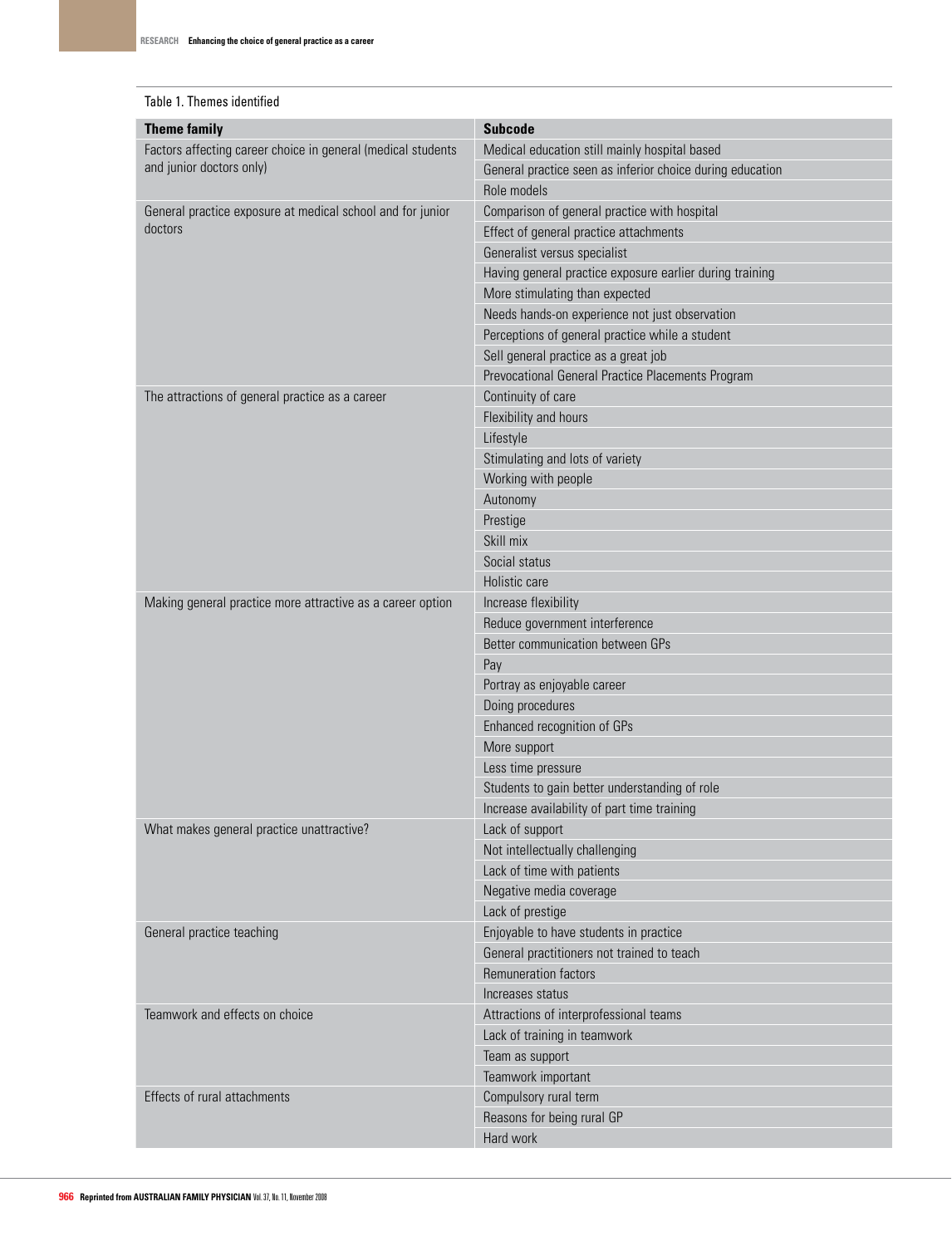#### **Making general practice even more attractive**

Interviewees want less bureaucracy, better communication with other GPs and greater recognition of their role. Greater flexibility (including flexibility of the vocational training program), support, remuneration and the ability to perform procedures are also important.

'Setting up a practice, assisting with administrative things if there (are) these things in place where it wasn't just me running a business or having to make sure everything is running, you know, where I was principally doing the job of a doctor and not an administrator and a small business owner, then I think there would be more incentive'. (Medical student 1)

'If the training program was a lot simpler'. (Registrar 3)

#### **What makes general practice unattractive?**

Interviewees mentioned lack of support, lack of time with patients and the decreasing prestige of general practice as a career path as factors which reduced the attractiveness of general practice. Students stated that general practice is not seen as a specialty or as intellectually challenging. Negative role models and media coverage enhance the view of general practice as a poor choice.

'I know that... most specialties, the amount of time you can spend with a patient is restrictive, but I felt particularly in general practice often that the time really was limited and you often couldn't spend as long with a patient as the patient really needed or you wanted to spend with them'. (Medical student 10)

'I think it could help if the profession talked publicly and privately about the positive aspects of the career instead of a relentless focus on the negative aspects of the job'. (GP 13) 'Whenever there is a discussion about health matters the image on television is usually of an operating theatre, as if it's the only place that matters that important work gets done

there. I think there is a public image aspect to this'. (GP 1)

## **General practitioners as teachers**

Given the obvious importance of good GP role models, there is a need for good GP teachers who involve students actively in patient interactions rather than placing the student as a passive observer. General practitioners are drawn to teaching because it is enjoyable and increases their status. However, the interviewees expressed dissatisfaction about the level of remuneration.

'But I have to admit it [teaching] is very onerous, I've actually pulled out of some of the attachments that I've said I would do this year just because it is too onerous and the remuneration is appalling'. (GP 6)

## **The effects of rural attachments**

The students highlighted the importance of quality attachments and experiences as important factors in choice; this was also the case for rural attachments.

'Rural doctors and rural patients act differently than their

city counterparts, so in part the appeal of the rural general practice term was possibly that it was rural but also I think I saw things about general practice that I hadn't, that I hadn't realised were part of it'. (Medical student 8) 'The suburban one really didn't, didn't really turn me on to

general practice at all... there were a variety of reasons for that, but like I said, my rural experience was fantastic'. (Medical student 8)

# **Discussion**

A common discussion point was the changing nature of general practice and the lifestyle aspirations of GPs. Many GPs no longer choose to work full time, and the flexibility of working hours is attractive for doctors and influences medical students' choice.<sup>6</sup> The potential to vary hours and the diversity of the workload should therefore be highlighted as major attractions of general practice.

One way to reduce doctors' working hours is to enhance team based care, with an expanded role for practice nurses. This would require different funding models and additional training.

General practice and rural attachments must be major features of medical school programs and intern years, but it is important to have students and junior doctors 'do the job' rather than simply observing.<sup>7</sup>

 Quantity should not be delivered at the expense of quality. Being able to experience working as a GP is an important feature of the PGPPP, and this type of junior doctor experience has been shown to influence career choice in the United Kingdom.8 Working GPs need to advertise the merits of their jobs and help dismiss the notion that they are 'just a GP'.

Procedural work is important for potential male GPs, especially when considering a rural career,<sup>9</sup> while flexibility is attractive for women in urban as well as rural areas.<sup>4,10</sup>

 While hospital based and acute care may seem to represent the exciting side of medical practice, and managing chronic disease in the community the less attractive option, the diversity and breadth of general practice should appeal to doctors wanting autonomy within patient care. The chance to build up longstanding and meaningful patient-doctor relationships is one of the hallmarks of general practice that students do not always appreciate in their short attachments.

## **Limitations of this study**

This study made no attempt to recruit a truly representative sample of interviewees, given that the purpose was to triangulate the findings of the literature review<sup>5</sup> with the views of a selection of stakeholders. Their views were similar to the conclusions drawn from the 198 papers reviewed, of which 57 were from Australia.

 However, because these views are contemporaneous and include more insight from the PGPPP perspective, we believe they add richness to the findings of the review; in particular, the fact that the interviewees cite similar negative factors to previous work suggests that change is still needed to rectify the workforce problem.